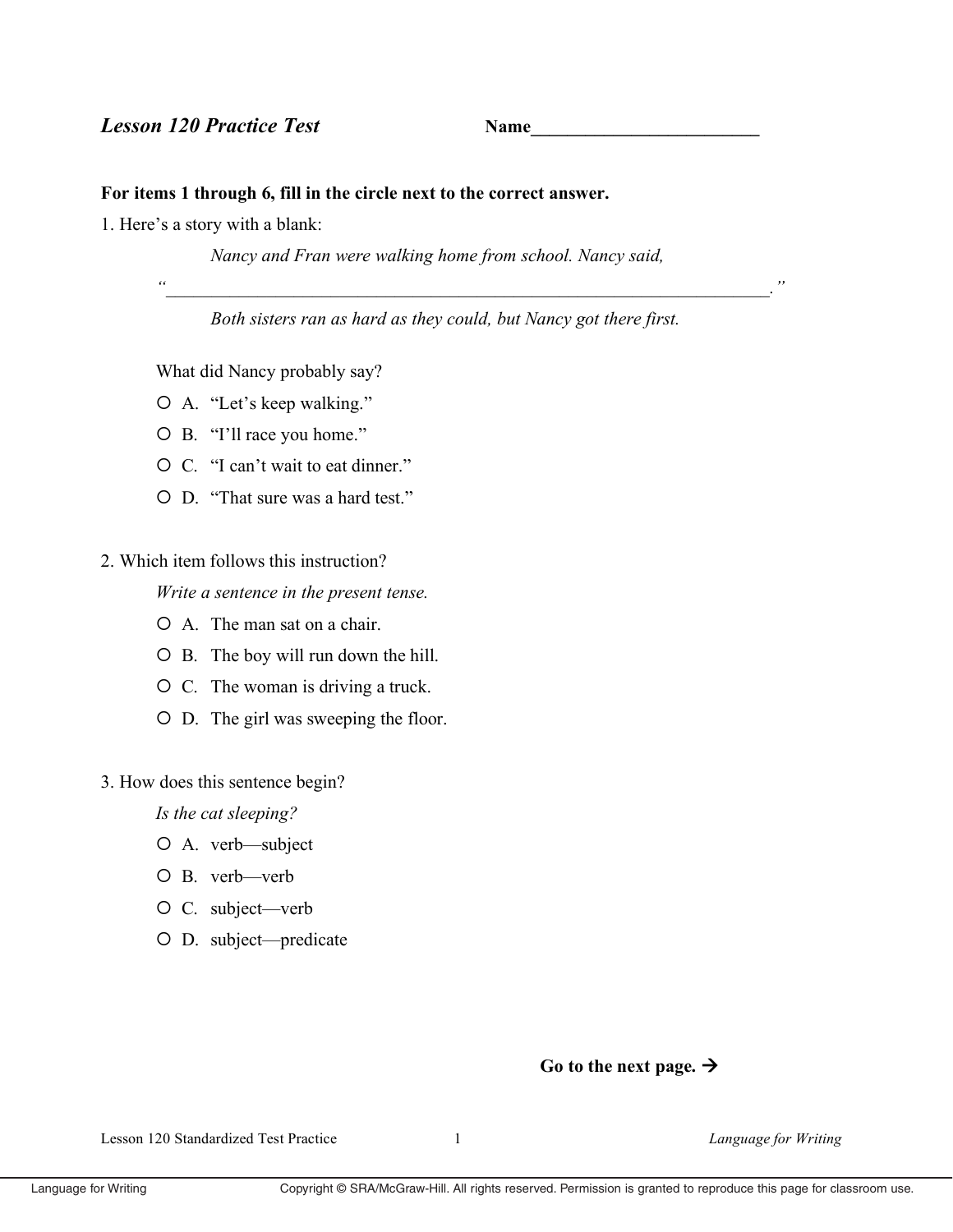4. What is the best way to combine these two sentences?

Jackie has a scooter. Her scooter is yellow.

- O A. Jackie her scooter is yellow.
- O B. Jackie's scooter is hers.
- O C. Jackie's scooters yellow.
- O D. Jackie's scooter is yellow.
- 5. Which word goes in the blank to make this sentence in the past tense?

The dogs barking loudly.

- $O$  A. was
- $O$  B were
- $O C.$  is
- $O$  D. are

6. How is the second sentence different from the first sentence?

Matt is mowing the lawn. Matt will mow the lawn.

- O A. It is in the present tense.
- $\overline{O}$  B. It is in the future tense.
- O C. It is in the canvas tense.
- O D. It is in the past tense.

### For items 7 and 8, write your answers on the lines.

7. Write this sentence the correct way.

miguel said tell bens brother i cant play baseball



Language for Writing